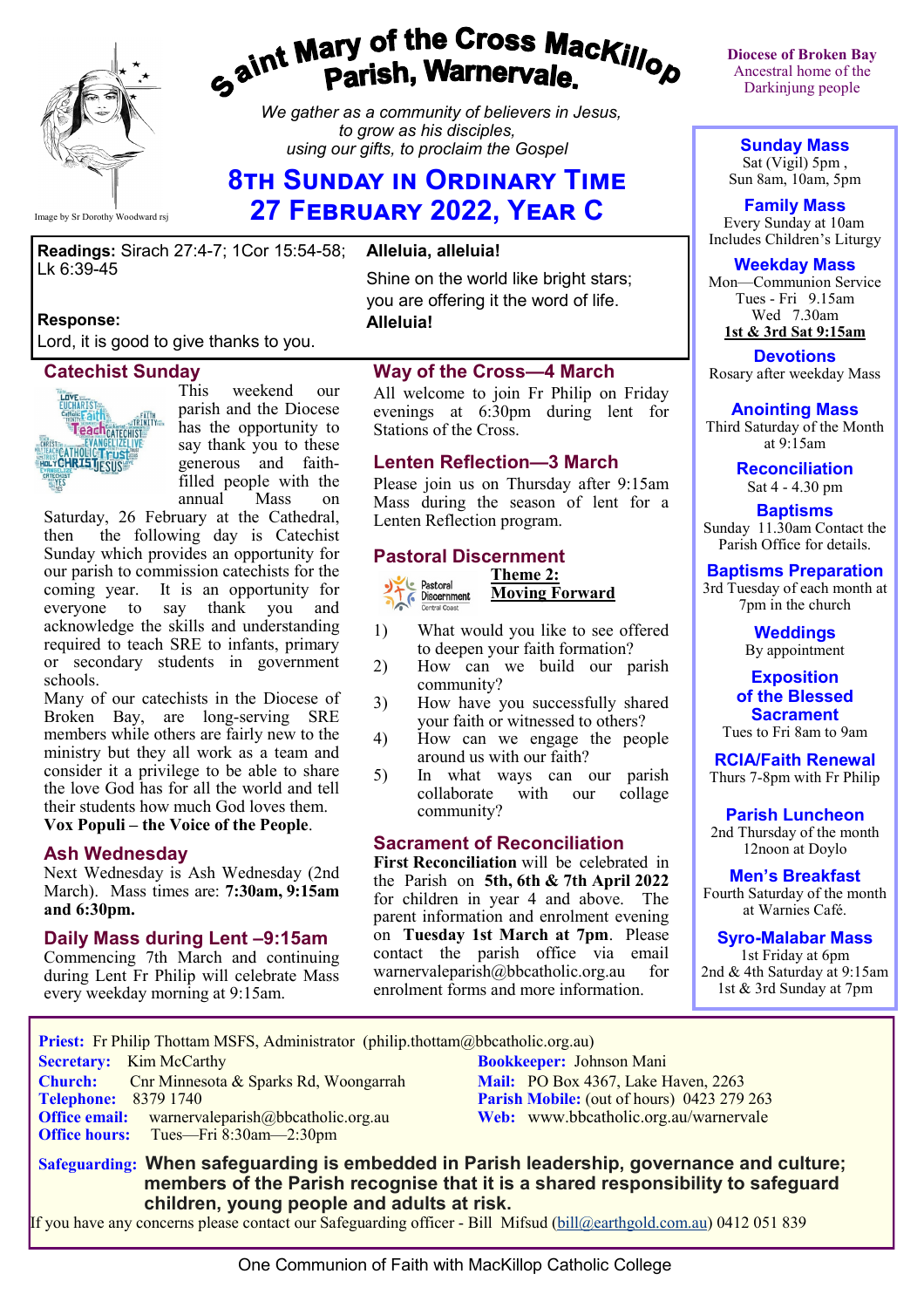#### **Social Justice**

#### **Si Action Platform is Popular**

The Laudato Si Action Platform, which aims to empower the Church to achieve total sustainability in the holistic spirit of integral ecology, is being widely embraced within the Church.

The Parish Pastoral Council in the parish of Bracken Ridge, Queensland has committed to enrolling in the platform. A spokesperson for that PPC said that, "The message of Laudato Si really inspires the average Catholic in the parish to respond to the cry of the earth and the cry of the poor".

Many Church organisations and groups, as well as numerous others from around the world, have shared more than 160 resources via the platform including how-to guides, prayers and reflections, homily materials, school curriculum materials, games, study guides, educational videos and webinars.

The Sisters of Mercy said, "We hope to be part of a global movement implementing Laudato Si together as core to our Christian mission, hearing the call of our common home and knowing that things can change".

Enrolment is open until April 22 and can be done through this link:

[www.laudatosiactionplatform.org](file:///C:/Users/kim.mccarthy/AppData/Local/Microsoft/Windows/INetCache/Content.Outlook/HA0JAUA3/www.laudatosiactionplatform.org)

**If you wish to come to our meetings please email Chris Firmstone on chrisfirmstone@gmail.com.**

*Social Justice Committee Warnervale Catholic Church* 



**[www.marymackillopsocialjustice.wordp](http://www.marymackillopsocialjustice.wordpress.com) ress[.com](http://www.marymackillopsocialjustice.wordpress.com)**

#### **Planned Giving Envelopes**

Please collect your new planned giving envelopes from the back of the Church. Thank you for your continual generosity.

If you would like to receive envelopes please fill out the form at the back of the Church and give it to Fr Philip or put it on one of the collection plates.

#### **A Catechist's Story by Khiara Why did I become a catechist?**



To take up my role as a missionary disciple of God; to play my small part in God's big plan. I became a catechist to share God's love with the kids and attempt to show them why He should have a central place in our lives.

**Why do I continue to be a catechist?** Most of the children are 'unchurched' so the knowledge that catechists can impart and the witnesses we can be in

their lives is so crucial. I get so much joy out of teaching them to pray and filling them with a passion to know God more.

#### **How have I grown by being in this ministry?**

Being a catechist has certainly deepened my own faith with our Lord. Joseph Joubert once said "to teach is to learn twice over". There is something about sharing your experience of God that solidifies your own God experiences. I feel very blessed to have witnessed God's grace at work in the lives of children - some have connected with our Parish for the sacramental programs; others have started to pray each night; others still enjoy 'lightbulb moments' when they connect all the dots throughout the year and start to see the big picture of God's salvific plan. Witnessing God's grace at work is encouraging and edifying in itself!

For more information on this amazing Ministry please don't hesitate to contact myself, phone: 0402815633 or email: kerriemdedera@westnet.com.au.

#### **MacKillop Pray Group**

Fr Philip will be commencing a MacKillop Intercessory prayer group on **Tuesday 1st March at 6pm in the Church**. The prayer sessions will continue at 6pm every week. Everyone is welcome to come along.

#### **Project Compassion**

Please take home a Project Compassion box or a set of donation envelopes to support Caritas Australia this Lenten season. Donations can be made online at https://www.caritas.org.au/ project-compassion/

donate/



#### **This Week**

#### **Monday 28 February**

**Tuesday 1 March** 7pm—Reconciliation parent information session

**Wednesday 2 March ASH WEDNESDAY** 7:30am, 9:15am, 6:30pm Mass

**Thursday 3 March** 

**Friday 4 March Saturday 5 March** 

#### **Pope Francis' Prayer Intention for February**



**For Religious Sisters and Consecrated Women**

We pray for religious sisters and consecrated women; thanking them for their mission and their courage; may they continue to find new responses to the challenges of our times.

#### **Return and Earn**



**This week we raised \$45.20**

Thank you for your continued support! **Please re-**

**member containers need to be empty of liquid; and not crushed or broken.** 

**Please place glass in the crates.**

**Cans and Bottles must have 10c refund logo.** 

#### **Pastoral Works Broken Bay**

Please click [here](https://www.bbcatholic.org.au/about/bishop) to read Bishop Randazzo message thanking everyone for their contribution to the Pastoral Works Broken Bay appeal last weekend.

Donations can still be made online at: [https://brokenbay.goodgiving.com.au/](https://brokenbay.goodgiving.com.au/home/brokenbay) [home/brokenbay](https://brokenbay.goodgiving.com.au/home/brokenbay)or by direct debit:

**St Mary of the Cross MacKillop BSB: 062-784,** 

**A/C: 10000 5628** 

**Add your name and PWBB as reference.** 



Please remember our sick: Cecelia Henry, Anne Firmstone, Con Pantos, Terence McBride, Allan Curtis, Jim Swanson, Finn McConnon, Cara De Guzman, Olga White.

Deceased/Anniversary: Maria Taype, Patricia Parker, Maria Toronczak, Thomas Antony, Trinidad, Emilio Sr, Alberta, Alfonso, Ian Okon, Nola Mansfield, Dave Pennings, Angelya & Adam Laukaitis, VC Maru.

Mass Intentions: Rafael Santos, Mrs Marciana Ong, Ana Ison, Rebecca & Amelia, Peter & Frank Walsh, George & Helen Pantos, Connie Claramunt, Mary & Nicholas Gatte.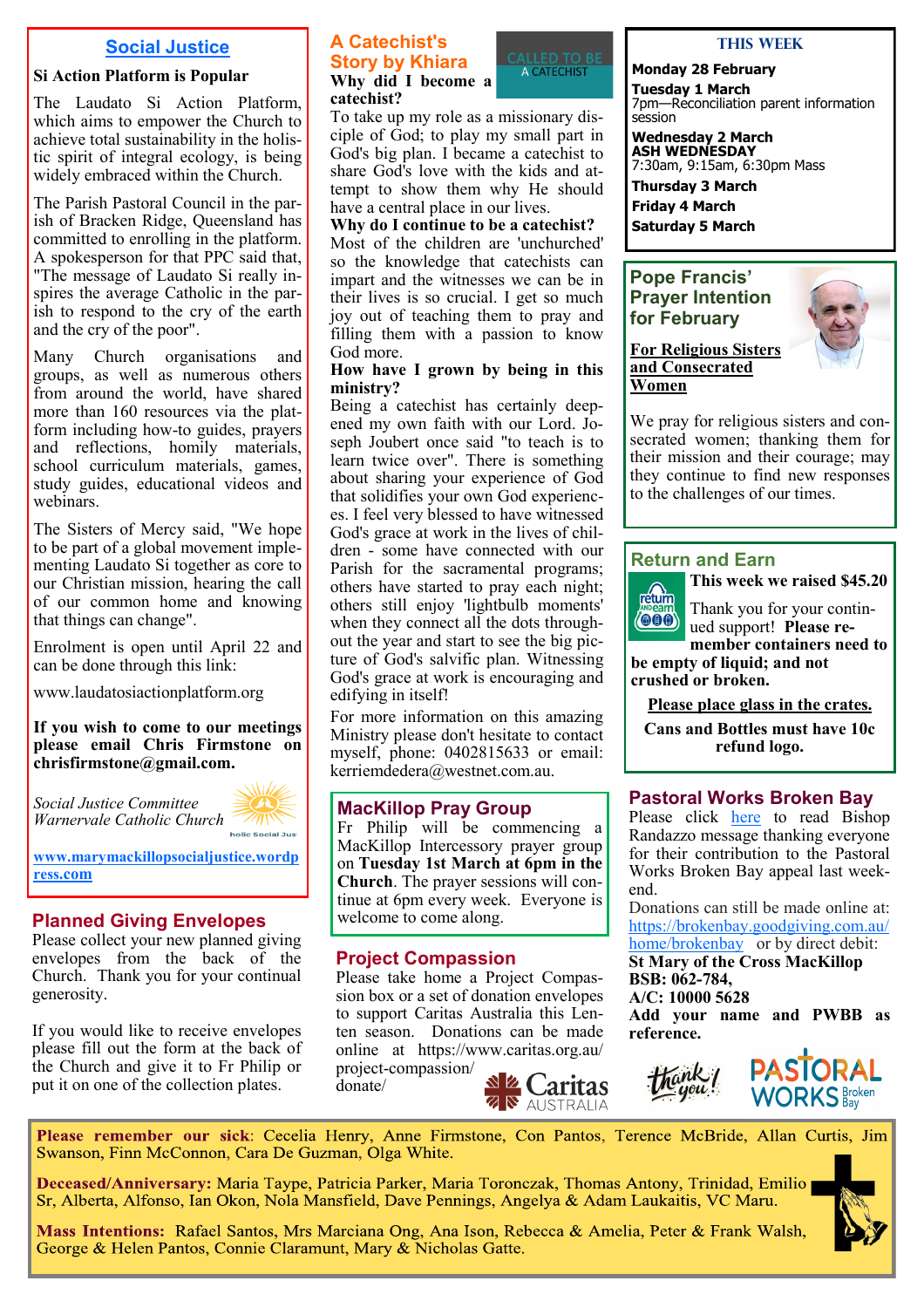# **8th Sunday in Ordinary Time, Year C**

# **First Reading** Sirach 27:4-7

### **Do not praise someone before they have spoken.**

In a shaken sieve the rubbish is left behind, so too the defects of a man appear in his talk. The kiln tests the work of the potter, the test of a man is in his conversation. The orchard where the trees grow is judged on the quality of its fruit, similarly a man's words betray what he feels. Do not praise a man before he has spoken, since this is the test of a man.

The word of the Lord.

## **Responsorial Psalm Psalm 91:2-3, 13-16**

#### **Lord, it is good to give thanks to you.**

It is good to give thanks to you Lord to make some music to your name, O Most Hight, to proclaim your love in the morning and your truth in the watches of the night. **R.**

The just will flourish like a palm-tree and grow like a Lebanon cedar. **R.**

Planted in the house of the Lord they will flourish in the courts of our God, still bearing sap when they are old, still full sap, still green, to proclaim that the Lord is just. In him, my rock, there is no wrong **R.**